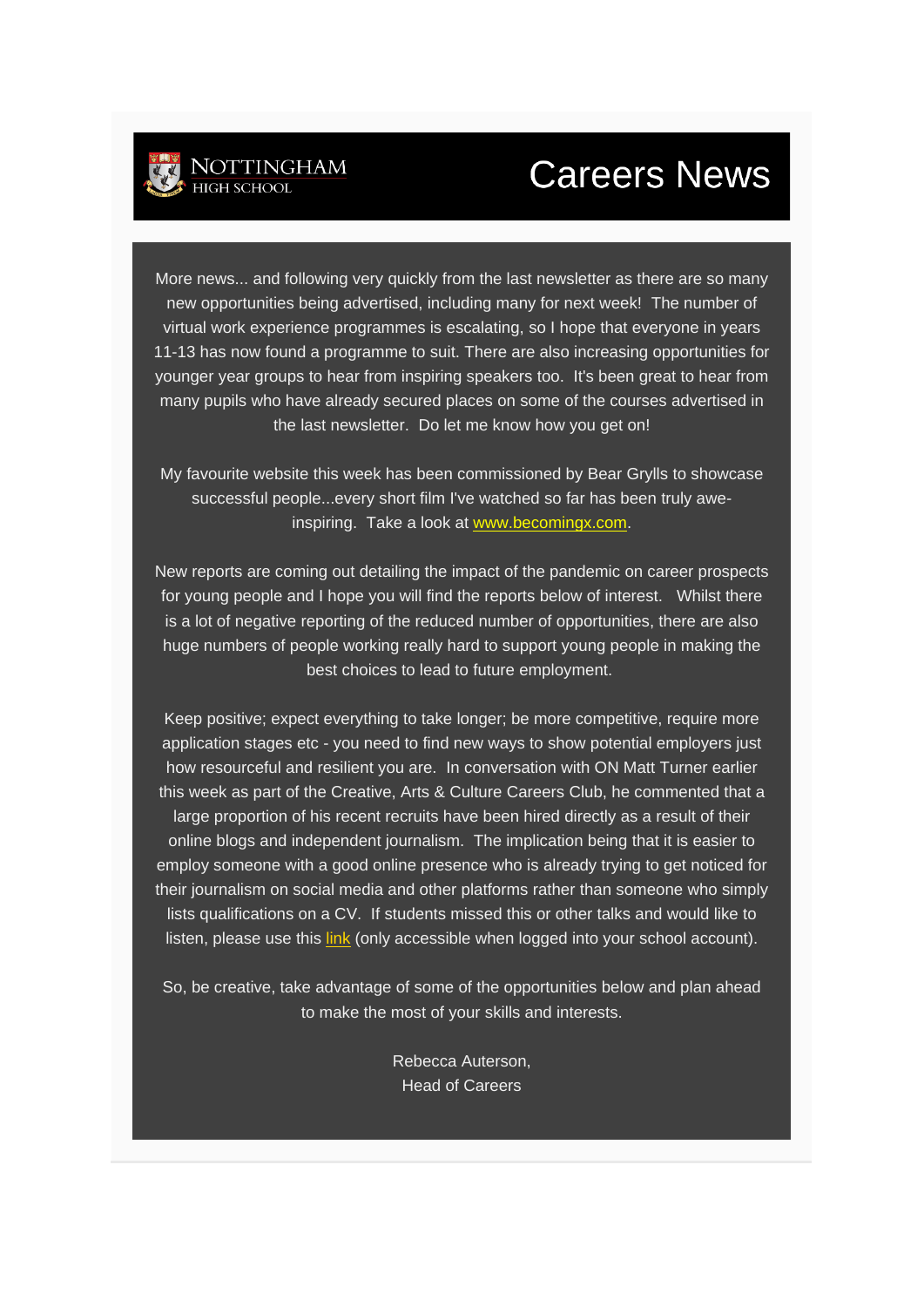Labour Market Information

# **The Graduate Market in 2021**

Annual review of graduate vacancies & starting salaries at the UK's leading employers



The [High Fliers report](https://www.highfliers.co.uk/download/2021/graduate_market/GM21-Report.pdf) is a useful analysis of the graduate labour market with data collected since the pandemic began and therefore offering a flavour of what is to come. If you found [Prospects 'What do Graduates Do?'](https://luminate.prospects.ac.uk/) (featured in the last newsletter) interesting, then this is worth reading.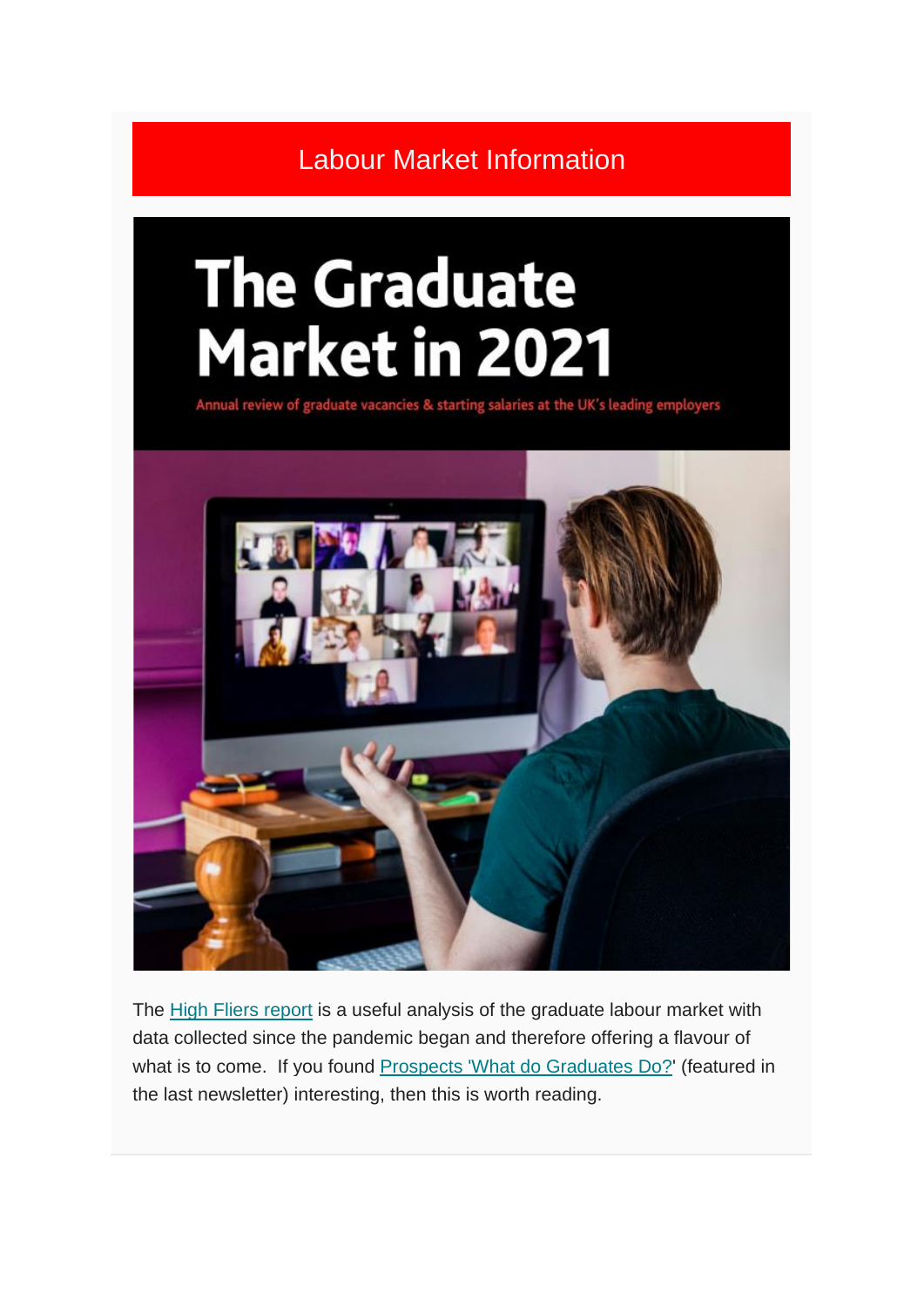Data from this report is often reported in the press, with this example about banking and professional services from [efinancialcareers.co.uk:](https://www.efinancialcareers.co.uk/news/2020/01/investment-banks-graduate-recruitment)

If you're trying and failing to get a job in an **investment bank** when you graduate from university, the new report from graduate market intelligence company High Fliers helps explain why. Every year, banks hire fewer and fewer people.

In 2020, High Fliers says investment banks in the UK now plan to hire **1,658** graduate trainees, a reduction of nearly 3% (or 47 people) on 2019.

Since the financial crisis, however, High Fliers says investment banks' graduate recruitment has fallen off a cliff, with the number of vacancies down 40% since 2007.

While investment banks' graduate hiring deteriorates, other sectors have stepped in to fill the gap. **Public sector** graduate hiring is up a massive 197% since 2007; **technology** hiring is up 140% and **consulting** hiring is up 69%. The really big recruiters of graduates in the UK, though, are the **accounting and professional services** firms, which are planning to hire **5,357** people this year, and which have hiked hiring 23% since 2007.

There's a reason why people apply to investment banks rather than accounting and professional services firms though, and that's the pay. In 2020, High Fliers says the average starting salary at a UK investment bank is £50k compared to £31.2k in accounting and professional services, and an average of £30k overall.

Latest industry figures from the 2021 High Fliers report are below and the full report can be downloaded from the bottom of their homepage here: <https://www.highfliers.co.uk/>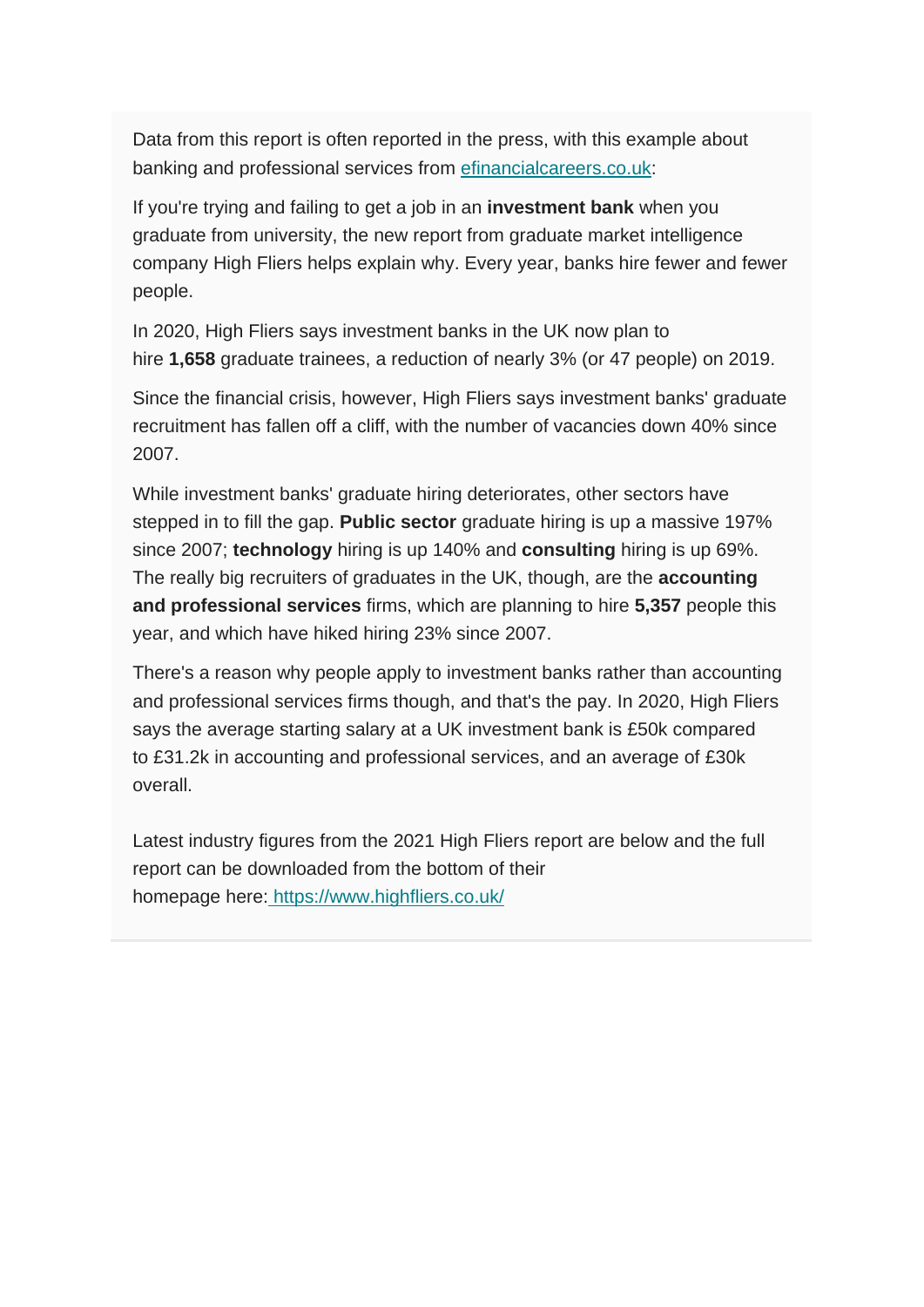#### Table 2.3 Analysis of Graduate Vacancies in 2020, by Industry or Business Sector

| Industry or<br><b>Business Sector</b>         | <b>Recruitment</b><br>target for 2020,<br>as published in<br>Sept 2019 | <b>Recruitment</b><br>target for 2020,<br>as revised in<br>Jan 2020 | <b>Recruitment</b><br>target for 2020,<br>as revised in<br>August 2020 | <b>Actual</b><br>graduates<br>recruited by<br>Dec 2020 | % change<br>from<br>recruitment<br>in 2019 | <b>Vacancies</b><br>added (cut),<br>compared<br>with 2019 |
|-----------------------------------------------|------------------------------------------------------------------------|---------------------------------------------------------------------|------------------------------------------------------------------------|--------------------------------------------------------|--------------------------------------------|-----------------------------------------------------------|
| <b>Accounting &amp; professional services</b> | 5,205                                                                  | 5,357                                                               | 4,444                                                                  | 4,629                                                  | 11.1%                                      | (580)                                                     |
| <b>Armed Forces</b>                           | 1,550                                                                  | 1,700                                                               | 1,650                                                                  | 1,620                                                  | 3.9%                                       | (66)                                                      |
| <b>Banking &amp; finance</b>                  | 2,120                                                                  | 2,152                                                               | 1,908                                                                  | 1,645                                                  | 11.3%                                      | (210)                                                     |
| <b>Charity &amp; voluntary sector</b>         | 162                                                                    | 162                                                                 | 112                                                                    | 85                                                     | 40.1%                                      | (57)                                                      |
| <b>Chemicals &amp; pharmaceuticals</b>        | 148                                                                    | 150                                                                 | 148                                                                    | 103                                                    | 34.8%                                      | (55)                                                      |
| <b>Consulting</b>                             | 230                                                                    | 265                                                                 | 201                                                                    | 228                                                    | 8.8%                                       | (22)                                                      |
| Consumer goods                                | 201                                                                    | 185                                                                 | 167                                                                    | 172                                                    | 71.7%                                      | (3)                                                       |
| <b>Engineering &amp; industrial</b>           | 2,348                                                                  | 1,840                                                               | 1,491                                                                  | 1,496                                                  | 24.1%                                      | (474)                                                     |
| <b>Investment banking</b>                     | 1,815                                                                  | 1,658                                                               | 1,634                                                                  | 1,741                                                  | $\triangle$ 2.1%                           | 36                                                        |
| Law                                           | 926                                                                    | 967                                                                 | 906                                                                    | 908                                                    | $\sqrt{3.9\%}$                             | (37)                                                      |
| <b>Media</b>                                  | 1,014                                                                  | 762                                                                 | 620                                                                    | 611                                                    | 715.3%                                     | (110)                                                     |
| Oil & energy                                  | 170                                                                    | 170                                                                 | 110                                                                    | 167                                                    | ▲ 10.6%                                    | 16                                                        |
| <b>Public sector</b>                          | 5,222                                                                  | 5,594                                                               | 5,303                                                                  | 4,993                                                  | $7.7\%$                                    | (417)                                                     |
| <b>Retailing</b>                              | 800                                                                    | 854                                                                 | 812                                                                    | 661                                                    | 14.2%                                      | (109)                                                     |
| <b>Technology</b>                             | 1,814                                                                  | 2,044                                                               | 1,698                                                                  | 1,661                                                  | 15.6%                                      | (306)                                                     |
| <b>ALL SECTORS</b>                            | 24,625                                                                 | 24,760                                                              | 21,384                                                                 | 21,020                                                 | $\P$ 12.3%                                 | (2, 944)                                                  |

### Top Global Universities



Times Higher Education has just published the latest global university [rankings](https://www.timeshighereducation.com/world-university-rankings/2021/world-ranking#!/page/0/length/25/sort_by/rank/sort_order/asc/cols/stats) for 2021. Remember these lists are created from someone else's idea of what makes a 'good' university, so you do need to do your own research too. I can recommend Cathy O'Neill's book 'Weapons of Math Destruction' for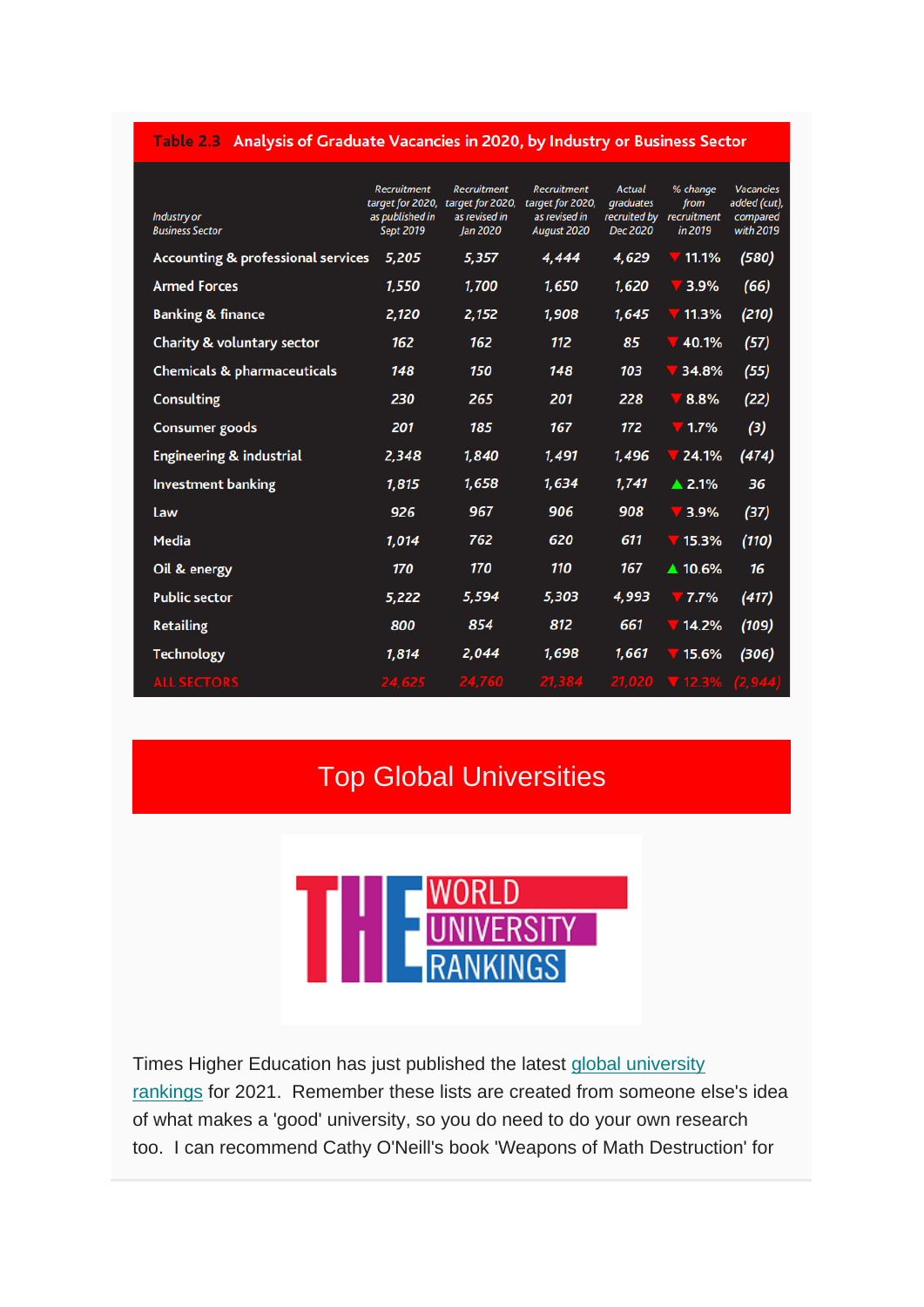an overview of inherent bias in such lists. You may need to create a student account to view the data, so please use the home page link here: <https://www.timeshighereducation.com/>

## Virtual Work Experience Opportunities



Army Officer webinars - multiple online events in Jan/Feb for anyone interested in becoming an Officer in the Army

- **3 February 1400-1500 - Army Officer Insight**
- **9 February 1900-2000 - Army Reserve Officer Insight**
- **16 February 1900-2000 - Professionally Qualified Officer Insight**
- **23 February 1900-2000 - Army Officer Insight**
- **24 February 1400-1500 - Army Officer Insight**
- **3 March 1400-1500 Army - Army Officer Insight**

Information about Army Scholarships can be found here: <https://apply.army.mod.uk/how-to-join/entryoptions/officer-scholarship>

Details of the 1 year internship can be found here: [https://apply.army.mod.uk/how-to-join/entryoptions/army-internship](https://apply.army.mod.uk/how-to-join/entryoptions/army-internship%C2%A0)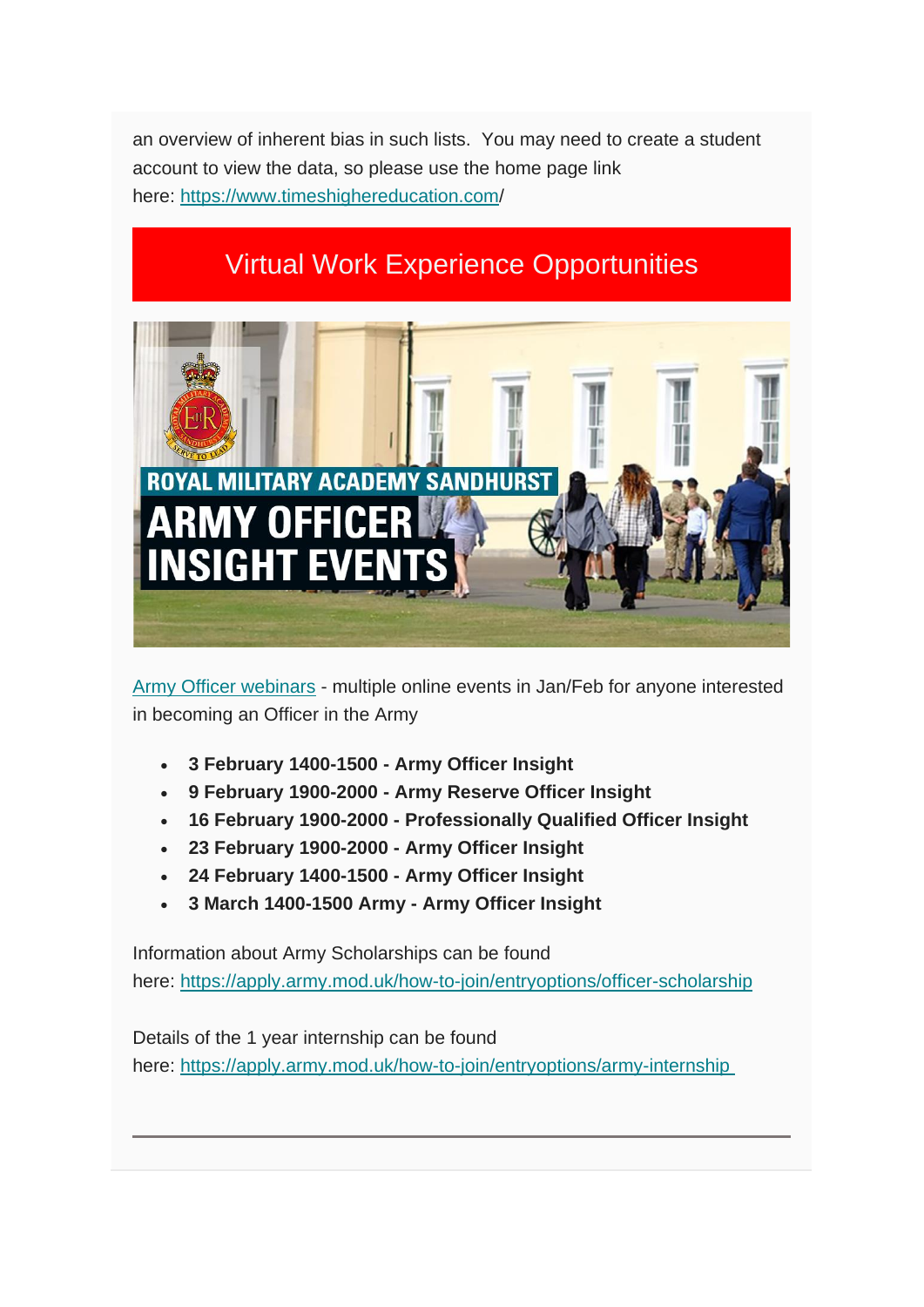

Young Professionals have been given exclusive access to run the first kick-off event for PwC's Virtual Summer Programme. On this webinar you will learn all about their work experience opportunities, routes into the firm and how you can apply / pass their selection process.

Immediately after the webinar you will be sent a unique application link so you can apply and be one of the first to get your application in!

#### **PwC's Virtual Summer Programme:**

- Monday 1st February, 5pm -6pm
- An interactive virtual summer programme for students interested in Business, Accounting, Finance & Technology
- Y12 students in England / Wales, S5 students in Scotland & Y13 students in Northern Ireland
- A unique opportunity to hear about the different entry routes into PwC
- Get your questions answered by the recruitment team
- **Parents are encouraged to join!**

#### **Application Link:**

<https://www.research.net/r/PwC-Work-Experience>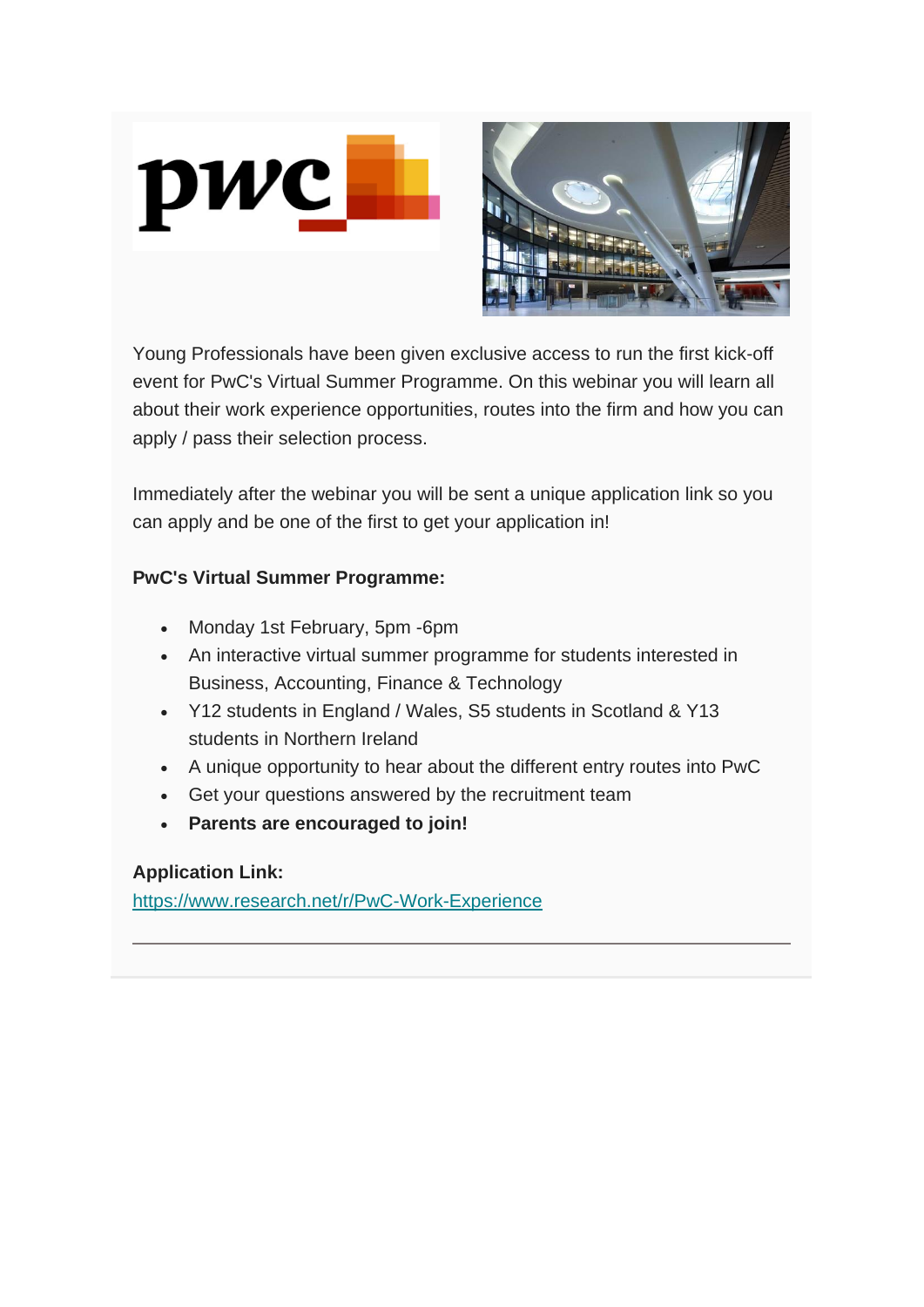

[The Smallpeice Trust](https://www.smallpeicetrust.org.uk/events) has started to release details of their summer courses, many of which have been able to move online rather than be cancelled (as happened last summer.) Do sign up for their alerts if you are looking for STEM opportunities and are in years 8 -12.



Visit [Rate My Apprenticeship](https://www.ratemyapprenticeship.co.uk/) to sign up to their [virtual event on 3/4 Feb](https://events.ratemyapprenticeship.co.uk/?utm_source=ratemyapprenticeship&utm_medium=referral&utm_campaign=middle-stage&utm_content=all-pages-banner) for a chance to hear more from companies including Aldi, Lloyds Banking Group, PwC, Vodafone, University of Law about their apprenticeship programmes.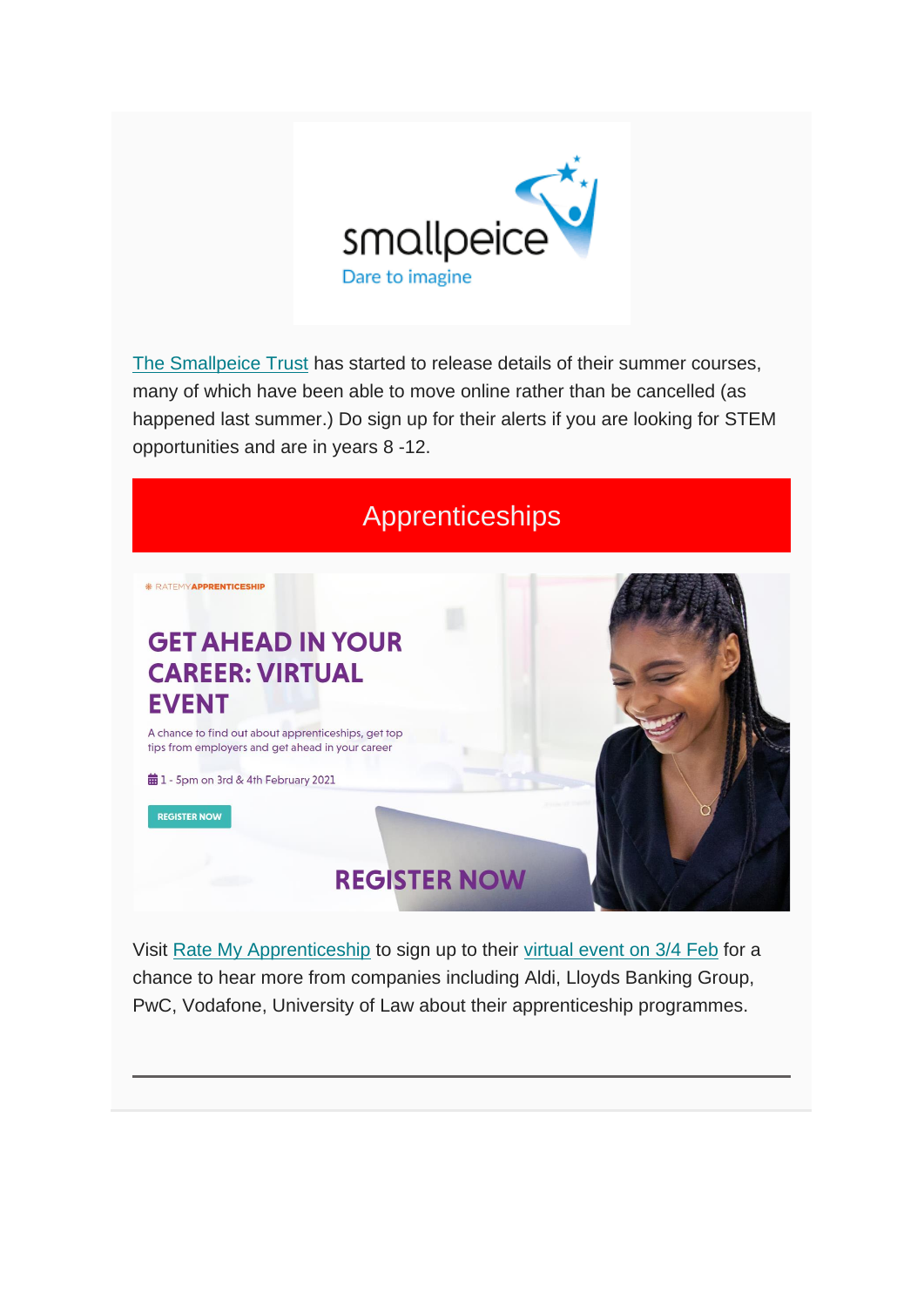



On 8 Feb Young Professionals invites you to hear from 12 different apprentices from the companies shown above. Each apprentice will give a short snapshot on what they do and their career journey to date in a really inspiring and engaging way!

- **Monday 8th February, 3pm - 5pm**
- 8 Different Apprentice highlight journeys
- **Open to all year groups in Y10, Y11, Y12 & Y13**
- Opportunity to ask questions and find out about other young people's career journeys
- Learn about different types of apprenticeships, some myth busting and a few prizes along the way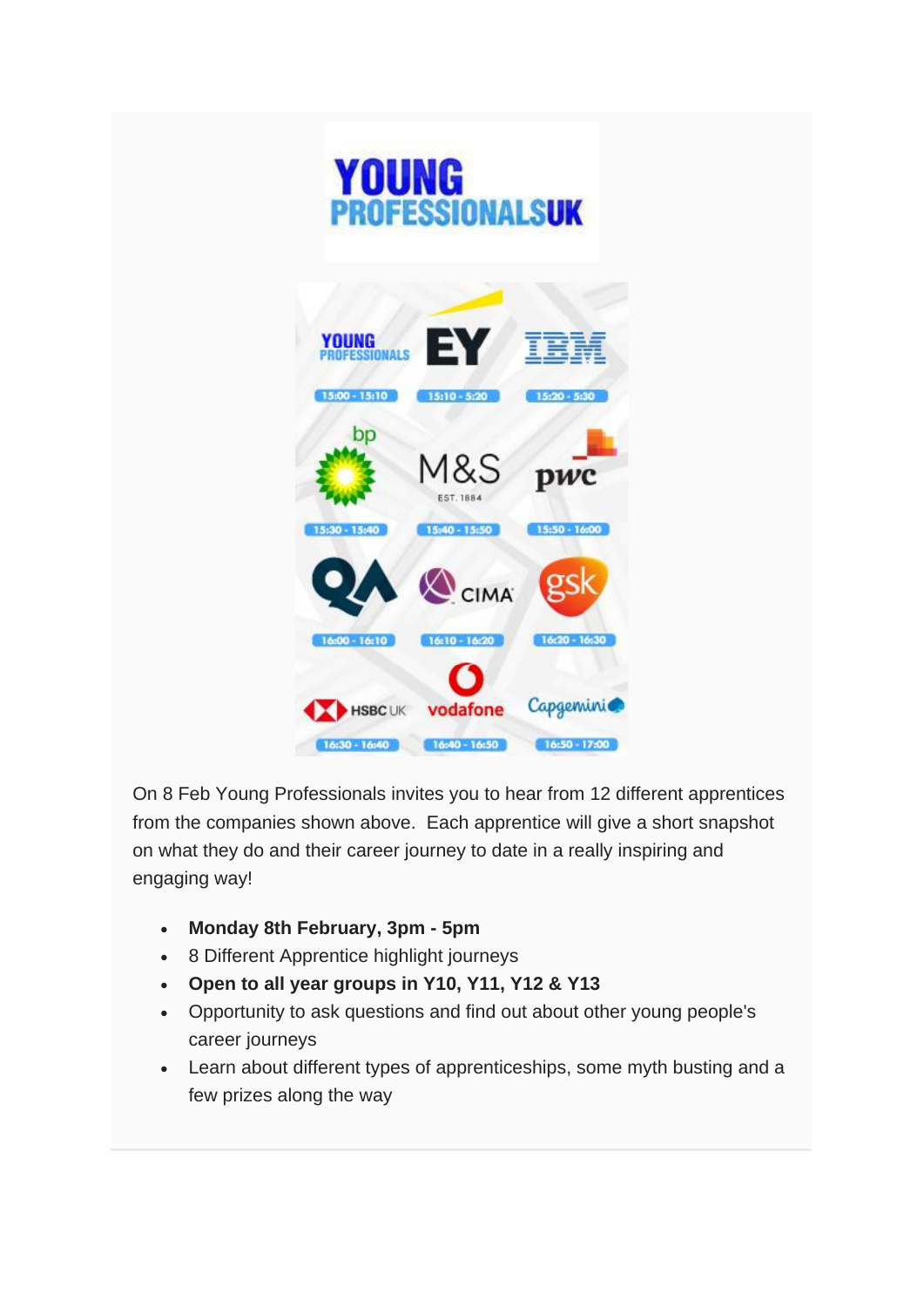#### **Registration Link:** <https://www.research.net/r/NAW2021>



Lots of opportunities coming up with [www.pathwayctm.com](https://pathwayctm.com/events/) including these:

- Virtual Assessment Centre Preparation with HSBC 6pm Tuesday 2 Feb
- Insight into Accountancy with ICAEW 6pm Wednesday 3 Feb
- Construction and Property with Telford Homes 6pm 4 Feb
- STEM Networking Event 7:30pm 4 Feb
- NHS Apprenticeships 5pm Monday 8 Feb
- Females in Telecomms with BT 6pm Tuesday 9 Feb

Create an account on their website to register for the events and see more like this!



Amazing Apprenticeships regularly update their **parents' pack** which is full of useful advice about securing an apprenticeship. Download the latest edition [here.](https://amazingapprenticeships.com/resource/parents-pack-january-2020/)

Apprenticeship applications are made directly with organisations, rather than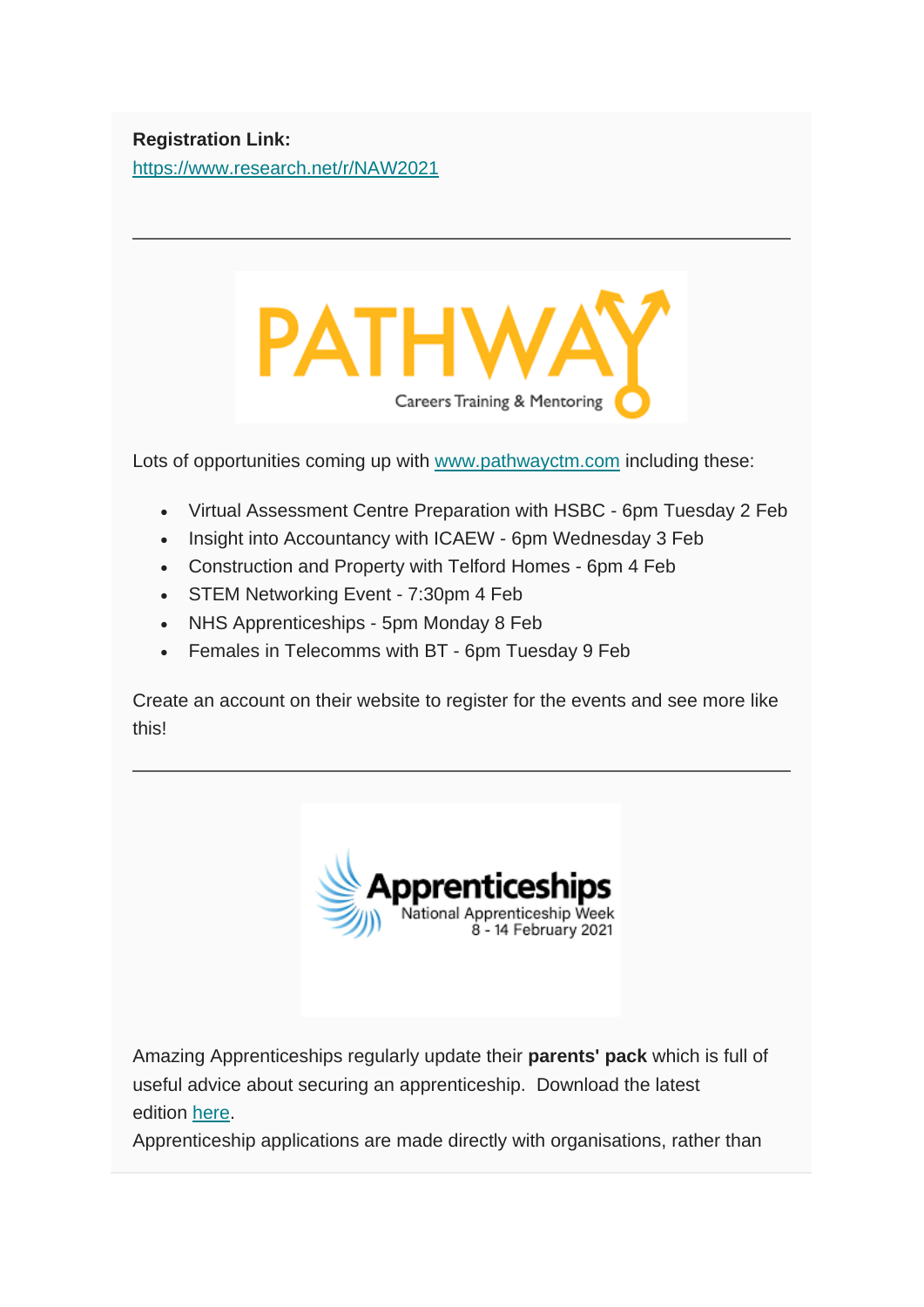through the UCAS system (apart from a few such as the PwC degree apprenticeship) so you can apply even if you are also considering university as an option.

## Careers Clubs



Huge thanks to the wonderful speakers who have got our Careers Clubs off to a flying start - **Richard Naish** spoke about his career as a Business Psychologist and the importance of working people working well together; **Matt Turner** (ON) spoke about his career in Journalism and the importance of telling the right story at the right time when you and your team [\(www.businessinsider.com\)](http://www.businessinsider.com/) have 400 million hits per month.

The Law, Government and Politics Club discussed the impossible decisions facing hospital doctors in the pandemic and the responsibilities both government and lawyers have to support them. We also found out about working in the Charity sector from **Sylvie Baird** of the [Centre for Climate](https://climatehughes.org/)  [Change Engagement](https://climatehughes.org/) and the advantage of speaking many languages when your job involves persuading people to also take an interest in themes that you are passionate about.

Keep a look out for more talks in the coming weeks. Students can sign up to the Careers google classroom with code 4c3snfc to keep up to date.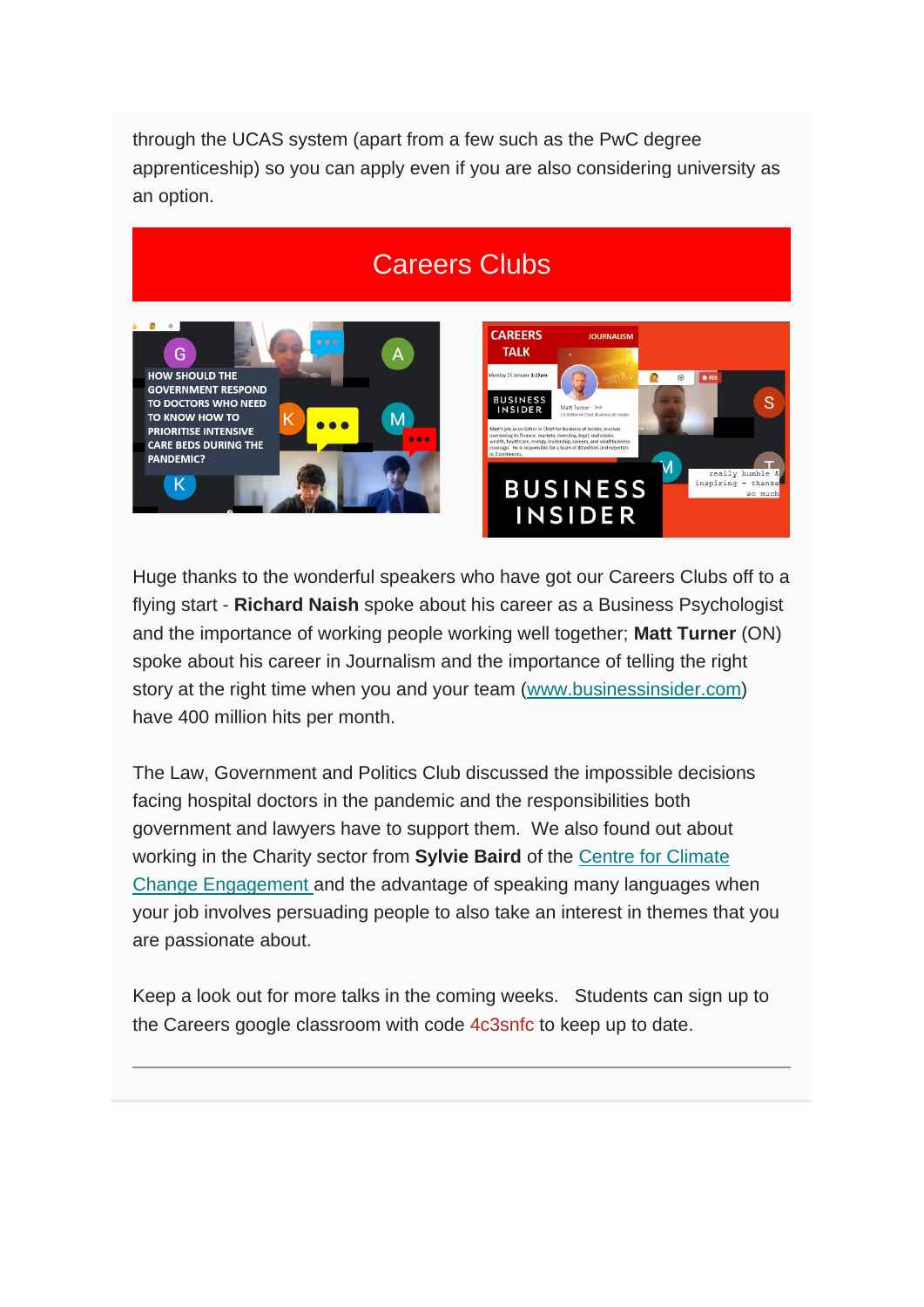

**STEAM SCHOOL** - A new opportunity for entrepreneurs in years 7, 8 & 9 to complete challenges based on themes such as Fashion Futures, Robotics Rocks and Eco Warriors and hear from inspirational speakers in these industries. For more information go to [www.steam-school.com;](http://www.steam-school.com/) pupils will need to sign up at school (a sign-up form was emailed to students on Thursday so please check your inbox).

**CREST AWARDS** - these are run the British Science Association and are awarded for significant student-led science, tech, engineering and maths projects. Year 9-11 students can aim for a Silver Award (age 14+, 30 hours project work) and years 12 & 13 can aim for a Gold award (age 16+, 70 hours work). Both these top level awards involve working with a mentor, so if any parents can offer their support I'd love to hear from you! More information [here.](https://crestawards.squarespace.com/)

**TENNER CHALLENGE** - Usually a live event where pupils turn a £10 note into more by making and selling something. The online version where you submit a business plan etc opens for entries soon and I hope students interested in the FAME and Business Careers club will take part. Ages 11-18 can enter. More information [here.](https://www.10xchallenge.org.uk/about-10x/10x-from-home/)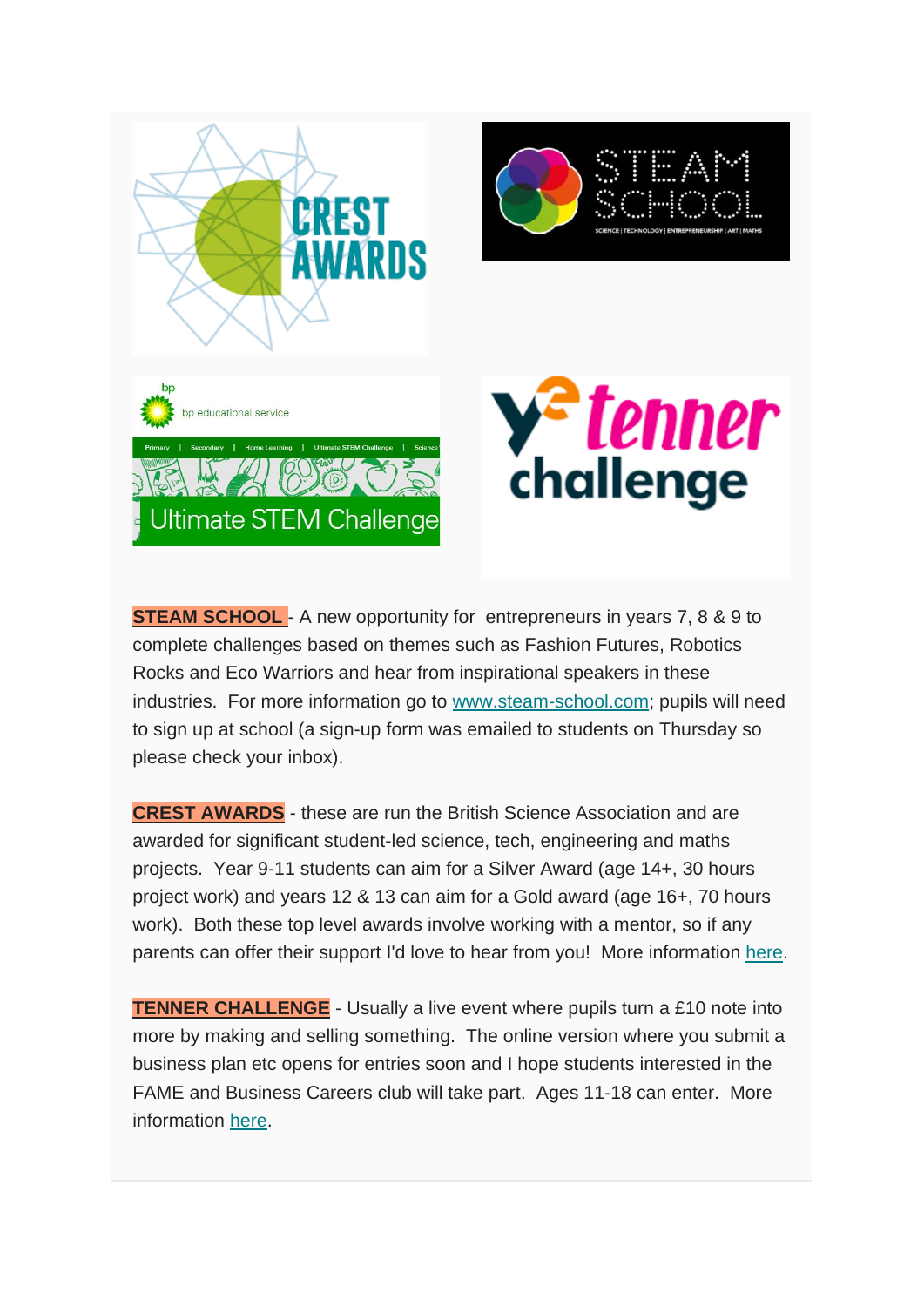**BP Ultimate Challenge** - Solve the problem of declining biodiversity by designing a home for nature in your local area. For 9-14 year olds working in teams. More information [here.](https://bpes.bp.com/ultimate-stem-challenge)

## Website Collections

I've created public website collections on Wakelet for each of the career clubs, as well as useful websites for studying overseas, finding volunteer work experience etc which you can find

here: <https://wakelet.com/@RebeccaAuterson>



## Digital Magazines



These digital magazines are a good source of ideas and inspiration. I've included a mixture of university publications (good for finding out about the latest research) and careers/education resources. Do let me know if you come across other good ones to share!

<https://www.futuretalentgroup.com/education/digital-magazine>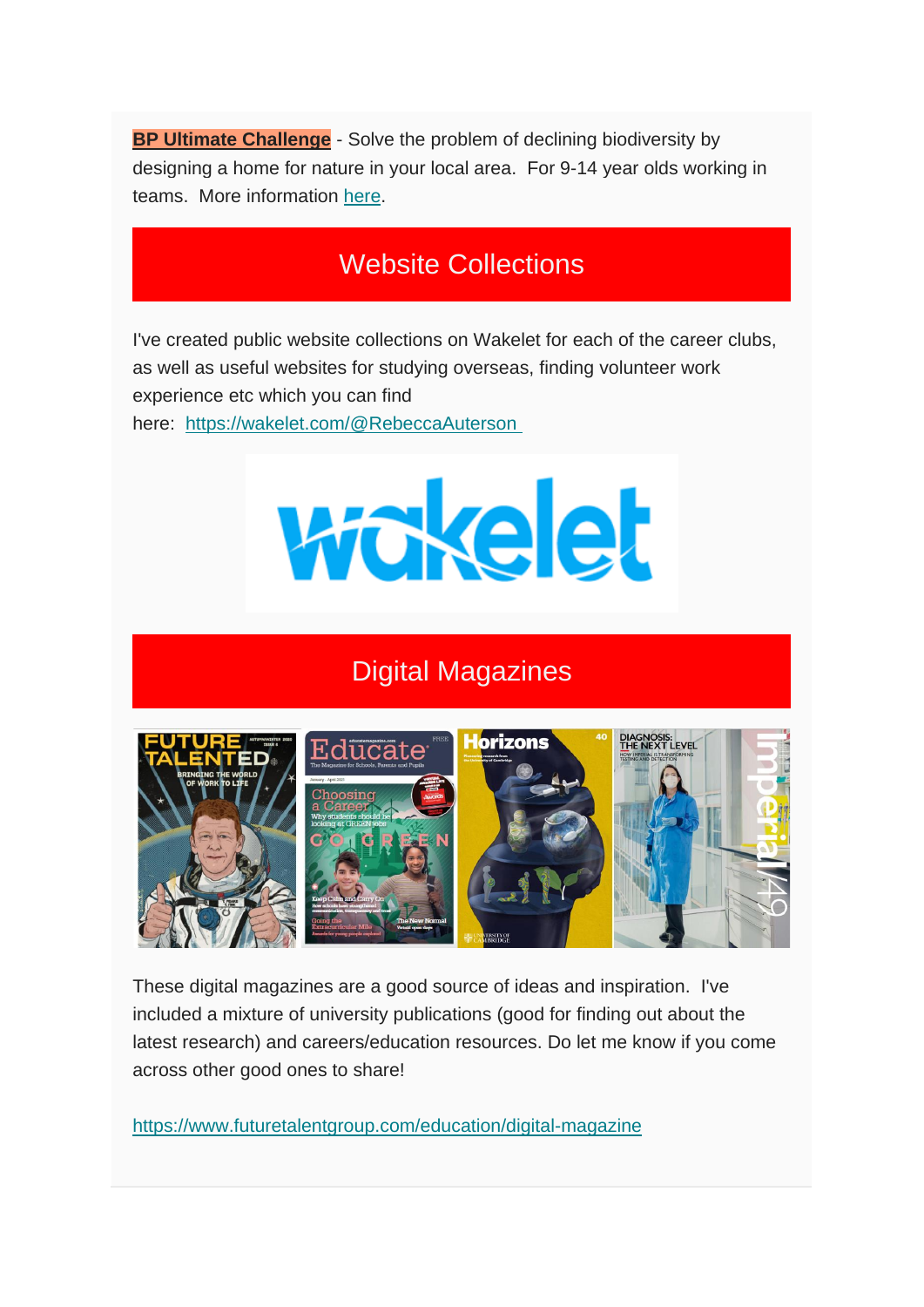[https://issuu.com/educatemagazine/docs/educate\\_magazine\\_january\\_2021](https://www.futuretalentgroup.com/education/digital-magazine)

<https://www.cam.ac.uk/research/research-at-cambridge/horizons-magazine>

<https://www.imperial.ac.uk/be-inspired/magazine/>

## Useful Web Resources



*[Royal Society Open Science](https://royalsocietypublishing.org/journal/rsos)* is a new open journal that covers the entire range of science and mathematics; you can search for articles by subject area on the website. Don't forget to subscribe to the [Royal Society's newsletter](https://royalsociety.org/stay-in-touch/email-newsletters/) for ongoing updates.

[Target Careers](http://www.targetcareers.co.uk/) and [Target Jobs](http://www.targetjobs.co.uk/) both provide lots of useful advice on careers, with lots of recently updated resources detailing how to make the most of the